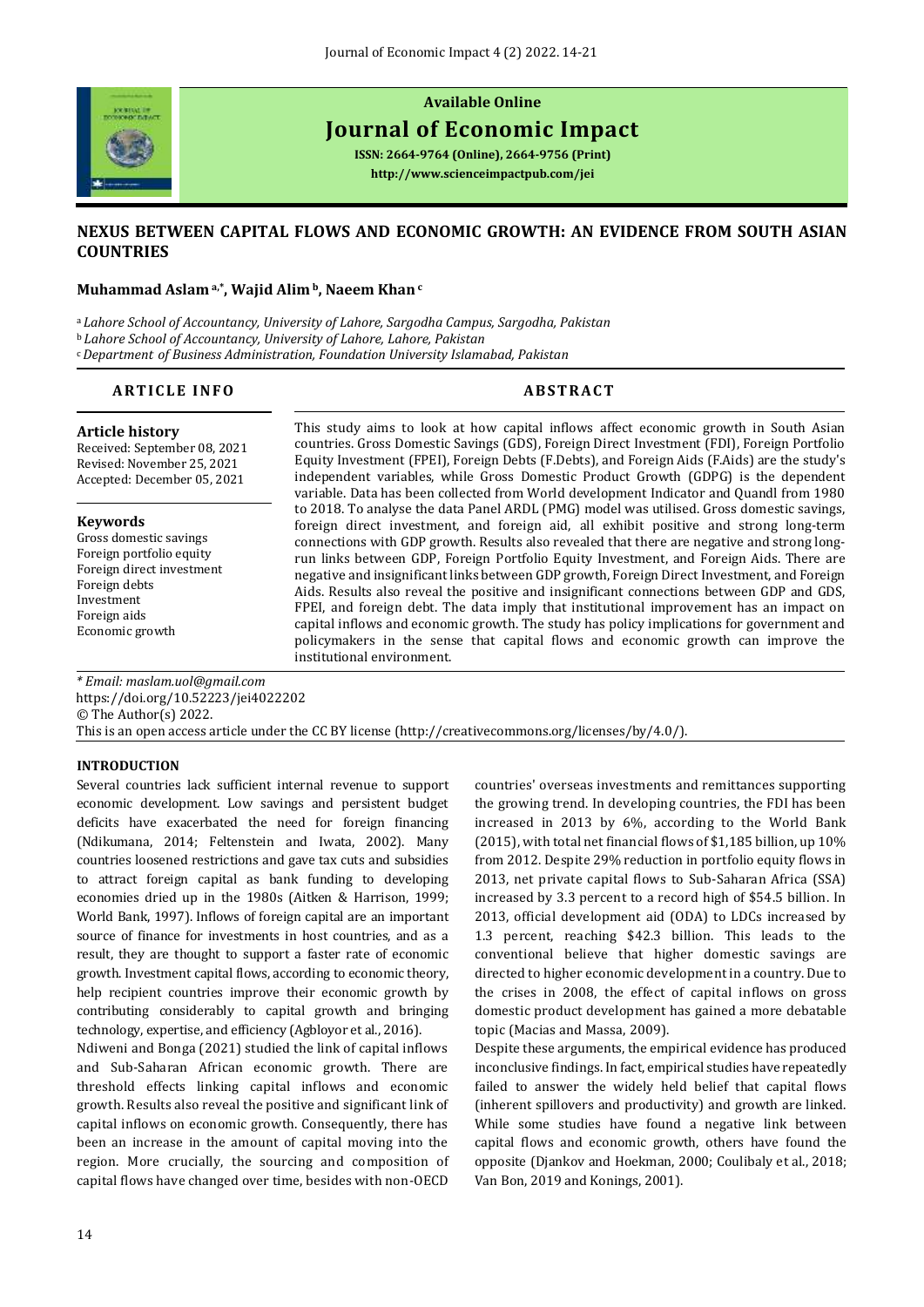Foreign Direct Investment (FDI) and Portfolio Equity Investment (PEI) are two distinct types of investment. PEI is tied to ownership, but FDI is not. Both FDI and Portfolio Equity Investment created foreign debts. As a result, capital flows have the same impact on economic development. FDI is the most important element for economic development compared to other capital flow considerations.

On the other hand, many economists believe that foreign debts are the primary source of aggravating financial crises in developing countries' growing economies. A well-developed financial market is critical in transforming the negative effects of capital flows into positive ones. Past studies have shown that capital flows are unable to recover a country's economic development in the absence of a well-organised financial industry. The findings also show that nations with sophisticated financial markets can benefit from EFPI and debt flows. The favorable impact of capital flows on economic development is highly dependent on the level of development of financial markets in the receiving country. Baharumshah and Thanoon (2006) explored that short-term capital flows can stifle development in emerging Asian economies due to the rush and abrupt reversals of inflows. These studies also show that short- and long-term capital flows can have different effects on industrialised and developing countries' economic development. Capital flows can boost investment and GDP development in both developed and developing countries, allowing these countries' living standards and consumption levels to rise dramatically. It is a fact that emerging countries have large profit margins and numerous prospects for successful investment.

The effect of capital flows on GDP development varies depending on a country's economic development; Edwards (2001) found that capital flows have a positive and significant effect on Economic Development in developing countries. The financial systems and stock markets of developed countries are more active and efficient. Furthermore, countries that received large amounts of capital have risen at a higher rate. Capital inflows are more likely to benefit developed countries with better domestic institutional qualities (Soto, 2003). Policymakers and Economists hunt to step up economic development and maintain macroeconomic permanence. This means that exploring the catalysts of development is important for the design of proper development policies. Researchers stress the role of savings in economic development. They maintain that a high savings rate allows a high rate of investment, leading to higher economic development through capital accumulation. Even though the causal relationship between savings & economic development has been broadly studied in literature. The primary goal of this research is to look at the effect of capital inflow on economic development using these variables: "gross domestic saving, foreign portfolio equity investment, foreign direct investment, foreign debts, and foreign aid".

Gocer et al. (2016) explored the impact of saving investment on GDP. Results show that savings have a positive and momentous effect on economic development in developing countries. The effect of savings on investment is negative and insignificant in these countries. Finally, it is concluded from this study that developing countries put a lot of effort into increasing their saving rates to boost their economic development and debt structure. Hailu (2016) considered the association between domestic saving (GDS) and gross domestic product development (GDP) in Ethiopia. The finding suggests that there is a negative association and unimportant contact between gross domestic saving and GDP development (economic development). Patra et al. (2017) investigated the long-term association between gross domestic savings and economic development and also found the causality issues in India during the period 1950 to 2012. Initially, this study investigates the structural breakdown during the period 1980 by using the Bi-Perron test. Furthermore, this study also explored the causality relationship between gross savings and economic development. Findings of the study reveal that "Gross Domestic Saving" liver up the real activity before and after the break-up period in the long term. Moreover, in the pre-break period GDP development caused gross saving in the short period. The current research supports exogenous neoclassical and endogenous post-neoclassical popular development theories. Findings recommend that both incentive-based and productivity-based methods are effective in increasing savings and strengthening the rate of income and development.

Opschoor (2015) investigated the link of economic development and gross domestic saving by using the panel data studies and Granger causality study. Results reveal that most of the countries have causal association among the two above variables, but the direction of association is unclear; finding also shows that there are chances of causality direction is reliant on the income level of the country. Jagadeesh (2015) explored the association between GDP Development and Gross Domestic Saving (GDS) in Botswana. Botswana Time series data is used which is 33 years from 1980 to 2013. The technique used for analysis was the ARDL model to see the existence of a long term association between Gross Domestic Savings (GDS) and Economic Development (GDP Development). In this study, the DOLS model is used to investigate the dynamic long-term integration among Economic Development (GDP Development) and Gross Domestic Saving (GDS). The finding shows a positive and significant association between GDS and GDP Development.

Tsaurai (2017) showed the influence of equity portfolio investment on gross domestic product development (economic development) of fourteen European and Asian rising markets. The finding also indicates that they must also focus on overseas portfolio bond investment if they want long-term sustainability in economic development. Ibrahim and Akinbobola (2017) asserted the association between gross domestic product development (economic development) and overseas portfolio equity investment in Nigeria. The finding indicates that there is a positive association between overseas PEI and GDP development. In the long run, the finding indicates that there is an important and positive impact of democracy on gross domestic product development.

Albulescu (2015) explored the impact of FDI on the GDP development of the country. Moreover, in this study, two independent variables are used, i.e. FPI and FDI, to check the long-term impact of these variables on the GDP development of the European countries. The technique used to find out the results is the GMM test in Panel Data. Moreover, in this study,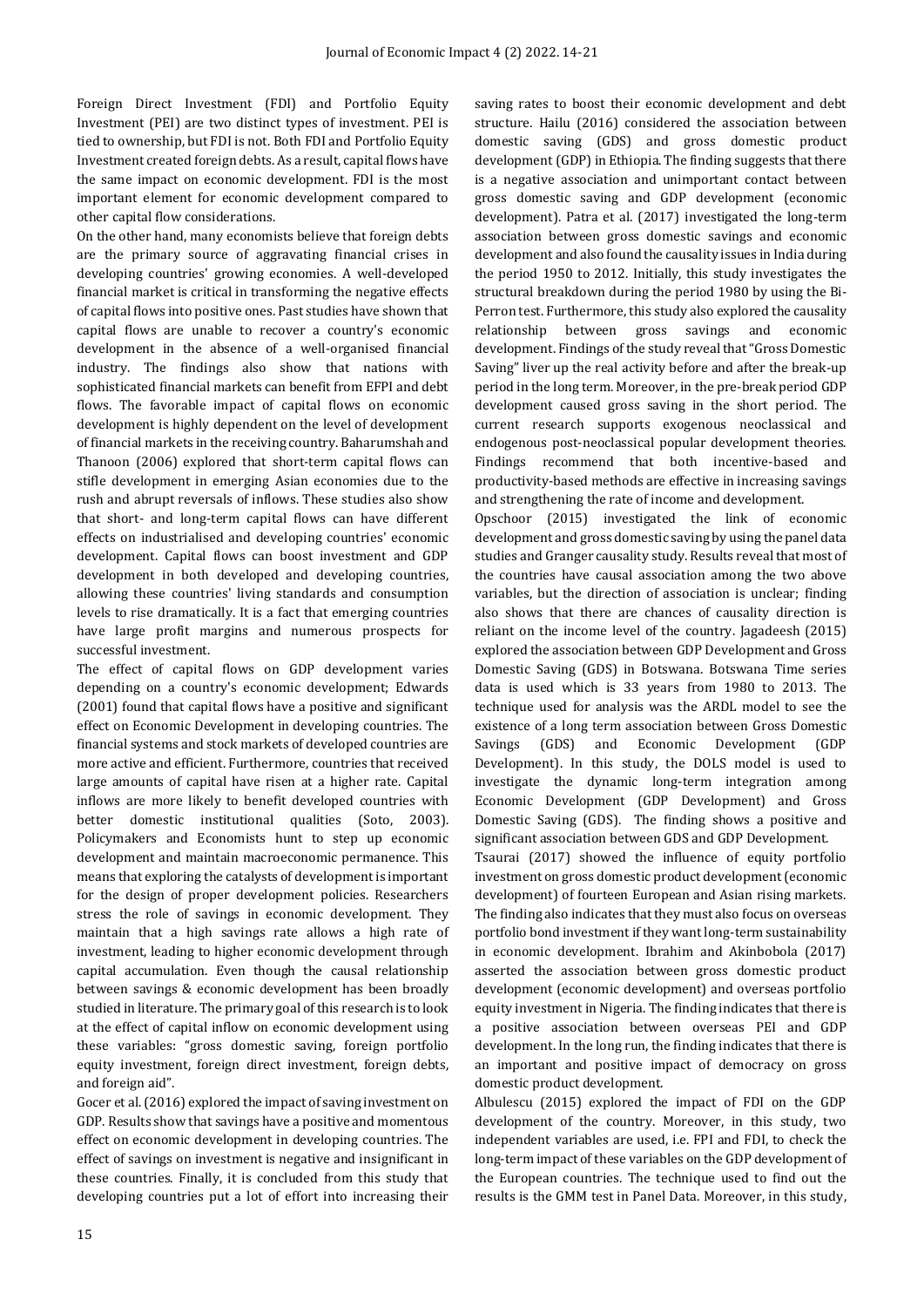different control variables are used to correct the endogeneity issues among Economic Development and Investment. Results suggest that direct and portfolio investments have a significant effect on economic development. Moreover, these results are consistent for both inward and outward investments.

Anyanwu et al. (2017) explored the influence of bank offering on GDP development (when the private sector borrows money from a commercial bank). Ordinary least squares analysis shows that bank lending has a moderate and negative impact on GDP development. The result of the Johansen co-integration test shows that GDP development and bank lending have a long-term relationship. Tahir et al. (2015) explored the link of bank lending to the private sector and GDP development. The outcomes of regression analysis showed that bank lending to the private sector has a negative link with economic development. The data also revealed that, in both the short and long run, there is a robust link between bank lending to the private sector and GDP development. The discovery also suggests that private-sector bank lending has a causal effect on GDP development.

Rateiwa and Aziakpono (2017) discussed the root and long-run association between other lendings (non-bank financial institutions) and gross domestic product development of South Africa, Egypt, and Nigeria. The results in Egypt suggested there is a positive and lasting relationship between other lending and development in the economy. The findings from South Africa suggest that there is a significant, positive, and long-term relationship between other lending and GDP development. The conclusion in Nigeria implies that there is an insignificant relationship between other loans and GDP development, but it also indicates mixed and weak results.

#### **Research Hypothesis**

H1: There is an insignificant relationship between GDS and EG in South Asian nations.

H2: FDI and EG have an insignificant relationship in South Asian nations.

H3: There is an insignificant relationship between FPEI and EG in South Asian nations.

H4: There is an insignificant association between foreign debts and economic development in South Asian nations.

H4: There is an insignificant association between foreign aids and economic development in South Asian nations.

#### **METHODOLOGY**

Data for the period 1980 to 2018 was collected from WDI and Quandl. The dependent variable of the study is Gross Domestic Product Development, and independent variables are Gross Domestic Saving (GDS), FPEI, FDI, Foreign Debts (F.Debts), Foreign Aids (F.Aids). Description of variables in given in Table 1. For analysing the data, the Panel ARDL (PMG) model was used by using the following equation (Pesaran et al., 2001). GDP<sub>i,t</sub> =  $\beta_0$  +  $\beta_1$ GDS<sub>i,t</sub> +  $\beta_2$ FPEI<sub>i,t</sub> +  $\beta_3$ FDI<sub>i,t</sub> +  $\beta_4$ F.Debts<sub>i,t</sub> +  $\beta_5$ F.Aids<sub>i,t</sub> +  $\varepsilon_{i,t}$  (1)

Table 1. Measurement of variables.

| Variable    | Description                         | Units                         | Source       |
|-------------|-------------------------------------|-------------------------------|--------------|
| GDS         | <b>Gross Domestic Saving</b>        | % GDP                         | WDI & Quandl |
| <b>FDI</b>  | Foreign Direct Investment           | $%$ GDP                       | WDI & Quandl |
| <b>FPEI</b> | Foreign Portfolio Equity Investment | % GDP                         | WDI & Quandl |
| F.Debts     | Foreign Debts                       | $%$ GNI                       | WDI &Quandl  |
| F.Aids      | Foreign Aids                        | $%$ GNI                       | WDI &Quandl  |
| GDPG        | Economic Growth                     | $(GDP$ growth - annual $\%$ ) | WDI & Quandl |

#### **RESULT AND ANALYSIS**

This study consists of 6 variables which are "gross domestic saving, foreign debts, foreign portfolio equity investment, FDI, foreign Aids, and economic development". The data were collected from the period 1980 to 2018. Table 2 shows the results of Descriptive statistics; the gross domestic product development mean value is 5.336. The standard deviation value of gross domestic product development is 1.997. The maximum and minimum values of gross domestic product development are 10.260 and -1.545, respectively. The minimum values of gross domestic product development show that there are nations included in this panel that have less gross domestic product development, but the maximum values of gross domestic product development show that some of the panel nations have high gross domestic product development. The gross domestic saving mean value is 18.394. Savings as a percentage of gross domestic products have a standard deviation of 6.869, 33.896 and 2.050 are the maximum and smallest gross domestic savings, respectively. The minimum gross domestic savings values indicate that some of the panel nations have low gross domestic savings, while the maximum gross domestic savings values indicate that some of the panel nations have substantial gross domestic savings. The skewness

16

for gross domestic savings indicates that the distribution is approximately symmetric for the GDS variable. The kurtosis results, on the other hand, show that the GDS variable is leptokurtic, which implies it has a greater peak and a longer tail. Finally, Jarque-Bera statistics show that the surplus of the GDS variable is normally distributed and that the probability value of gross domestic saving is 0.213, which is greater than 5%, so we accept the null hypothesis that the surplus and residuals are normally distributed, and thus we accept the model. The mean value of foreign portfolio equity investments is -0.005. FPEI has a standard deviation of 0.015. FPEI has a maximum and low of 0.043 and -0.125, respectively. The minimum FPEI values indicate that some of the panel nations have a low FPEI, while the highest FPEI values indicate that some of the panel nations have a high FPEI. The skewness for FPEI indicates that the distribution is extremely skewed, as evidenced by the surplus/residuals for the FPEI variable. Kurtosis results reveal that the FPEI variable is leptokurtic; in simple terms, it indicates that it has a higher peak / long tail. Finally, Jarque-Bera statistics show that the surplus of the FPEI variable is not normally distributed, and the probability value of portfolio equity investment is 0.00, which is less than 5%, so we accept the alternative hypothesis that the surplus/residual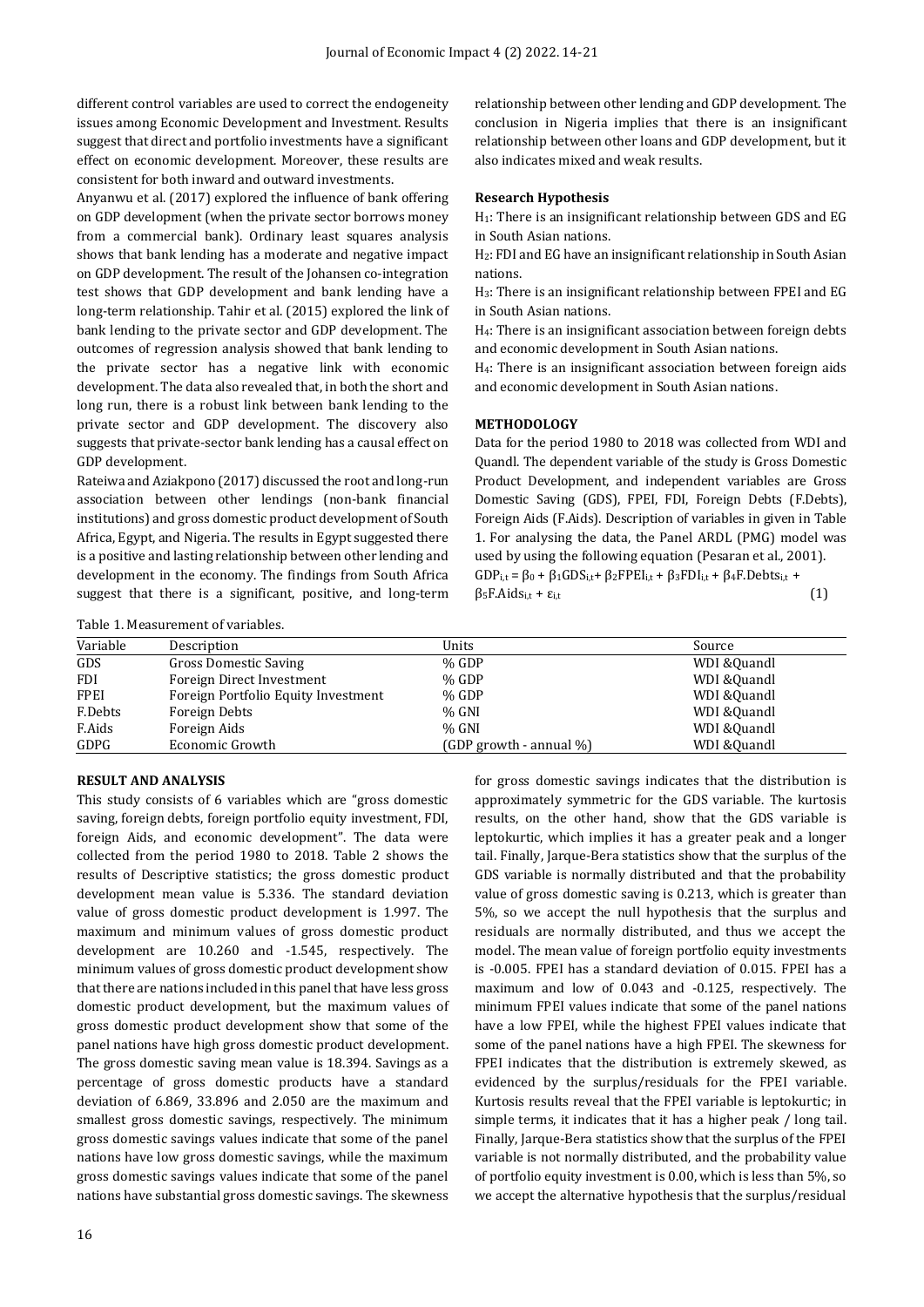is not normally distributed. However, even if the surplus is not normally distributed, we still accept the model (Enders and Lee, 2004).

The average value of the foreign direct investment is 0.854 in Table 2. The value of FDI's standard deviation is 0.0738. 3.67 & -0.029 are the max. & min. FDI values, respectively. The minimum FDI values indicate that some of the panel nations have low FDI, while the maximum FDI values indicate that some of the panel nations have high FDI. The surplus/residuals for the FDI variable demonstrate that the distribution is extremely skewed; on the other hand, the kurtosis results show that the FDI variable is leptokurtic, which simply indicates that it has a larger peak / long tail. Finally, Jarque-Bera statistics show that the surplus of FDI variables is not normally distributed; the probability value of FDI is 0.00, which is less than 5%, so we accept the alternative hypothesis that the surplus / residual is not normally distributed; however, even if the surplus is not normally distributed, we still accept the model (Enders and Lee, 2004).

In Table 2, the foreign debts mean value is 2.94. The standard deviation value of F.Debts is 1.68. The maximum and minimum values of F.Debts are 8.64 and 7.47, respectively. The minimum values of F.Debts show that there are nations included in this panel that have fewer F.Debts, but the maximum values of F.Debts show that some of the panel nations have high F.Debts. The skewness for the F.Debts variable showed that the distribution is highly skewed, however, the kurtosis results suggest that the F.Debts variable is leptokurtic, which simply indicates that it has a larger peak / long tail. Finally, jarquebera statistics show that the surplus of the F.Debts variable is not normally distributed; the probability value of F.Debts is 0.00, which is less than 5%, so we accept the alternative hypothesis that the surplus residual is not normally distributed; however, even if the surplus is not normally distributed, we still accept the model (Enders and Lee, 2004). The average value of foreign aid is 2.24 in Table 2. F.Aids has a standard deviation of 2.26. F.Aids has a max and min value of 9.37 and -2.89. The minimum F.Aids values indicate that some of the panel nations have low F.Aids, while the maximum F.Aids values indicate that some of the panel nations have high F.Aids.

|  | Table 2. Descriptive statistics. |  |
|--|----------------------------------|--|
|--|----------------------------------|--|

The skewness for the F.Aids variable proves that the distribution is extremely skewed, while the kurtosis results suggest that the F.Aids variable is leptokurtic. Simply said, it indicates that it has a higher peak and a longer tail. Finally, Jarque-Bera statistics prove that the surplus of the F.Aids variable is not normally distributed; the probability value of FAids is 0.00, which is less than 5%, so we accept the alternative hypothesis that the surplus residual is not normally distributed; however, even if the surplus is not normally distributed, we still accept the model (Enders and Lee, 2004). There are lots of methods available to check unit root in data, but in the present study, only two-unit root test is applied first one is the IPS test, and the second one used in this study was the LLC test. The LLC test is not good in small sample size due to their serial correlation, but their forte is in a large sample; their results are accurate in large samples. To overcome their disadvantage, we used the IPS test. IPS test is good in small sample size because this test minimises the serial correlation and this is their forte but this test is not good for the large sample size and this is their disadvantage. Both tests have one advantage and one disadvantage; this is why in this study, we chose both of them to enhance the accuracy of the results (Wang et al., 2011; Im et al., 2003; Levin et al., 2002). If the pvalue is less than 5%, it means there is no unit root; in simple words, if the p-value is less than 0.05 in both tests (LLC & IPS), then the data is called stationary, and in Table 3, the p**-**value is less than 5%. The results from the Table 3 are extracted by using the EViews 9, and based on LLC and IPS test, the four variables (Foreign Portfolio equity investment, Foreign Debts, Foreign Aids and Economic development) are found stationary at the level, and the remaining two variables (Gross domestic saving and Foreign Direct Investment) is found stationary at first difference. In Table 3, the results of the correlation are extracted by using EViews 9. Correlation describes the degree of the relation among the variables of the study. If the values of the correlation coefficient are greater than 0.90, it means there is a problem of multicollinearity among the variables. In the above results, all the values of the correlation coefficient are below the threshold of 0.90 therefore it is established that data.

| Description         | GDPG     | <b>GDS</b> | <b>FPEI</b> | <b>FDI</b> | <b>F.DEBTS</b> | <b>F.AIDS</b> |  |
|---------------------|----------|------------|-------------|------------|----------------|---------------|--|
| Mean                | 5.336    | 18.394     | $-0.005$    | 0.853      | 2.940          | 2.249         |  |
| Median              | 5.208    | 17.658     | $-0.000$    | 0.748      | 2.498          | 1.473         |  |
| Maximum             | 10.259   | 33.896     | 0.043       | 3.668      | 8.644          | 9.371         |  |
| Minimum             | $-1.545$ | 2.0507     | $-0.125$    | $-0.029$   | 0.747          | $-0.289$      |  |
| Std. Dev.           | 1.997    | 6.8694     | 0.015       | 0.738      | 1.685          | 2.269         |  |
| Skewness            | $-0.111$ | 0.3237     | $-4.081$    | 1.284      | 0.874          | 1.456         |  |
| Kurtosis            | 3.440    | 2.762      | 29.890      | 5.247      | 3.405          | 4.151         |  |
| Jarque-Bera         | 1.585    | 3.0905     | 5133.077    | 75.720     | 20.929         | 63.808        |  |
| Probability         | 0.452    | 0.213      | 0.000       | 0.000      | 0.000          | 0.000         |  |
| Sum                 | 832.460  | 2869.569   | $-0.810$    | 133.209    | 458.71         | 350.921       |  |
| Sum Sq. Dev.        | 618.424  | 7314.309   | 0.036       | 84.439     | 440.10         | 798.044       |  |
| <b>Observations</b> | 156      | 156        | 156         | 156        | 156            | 156           |  |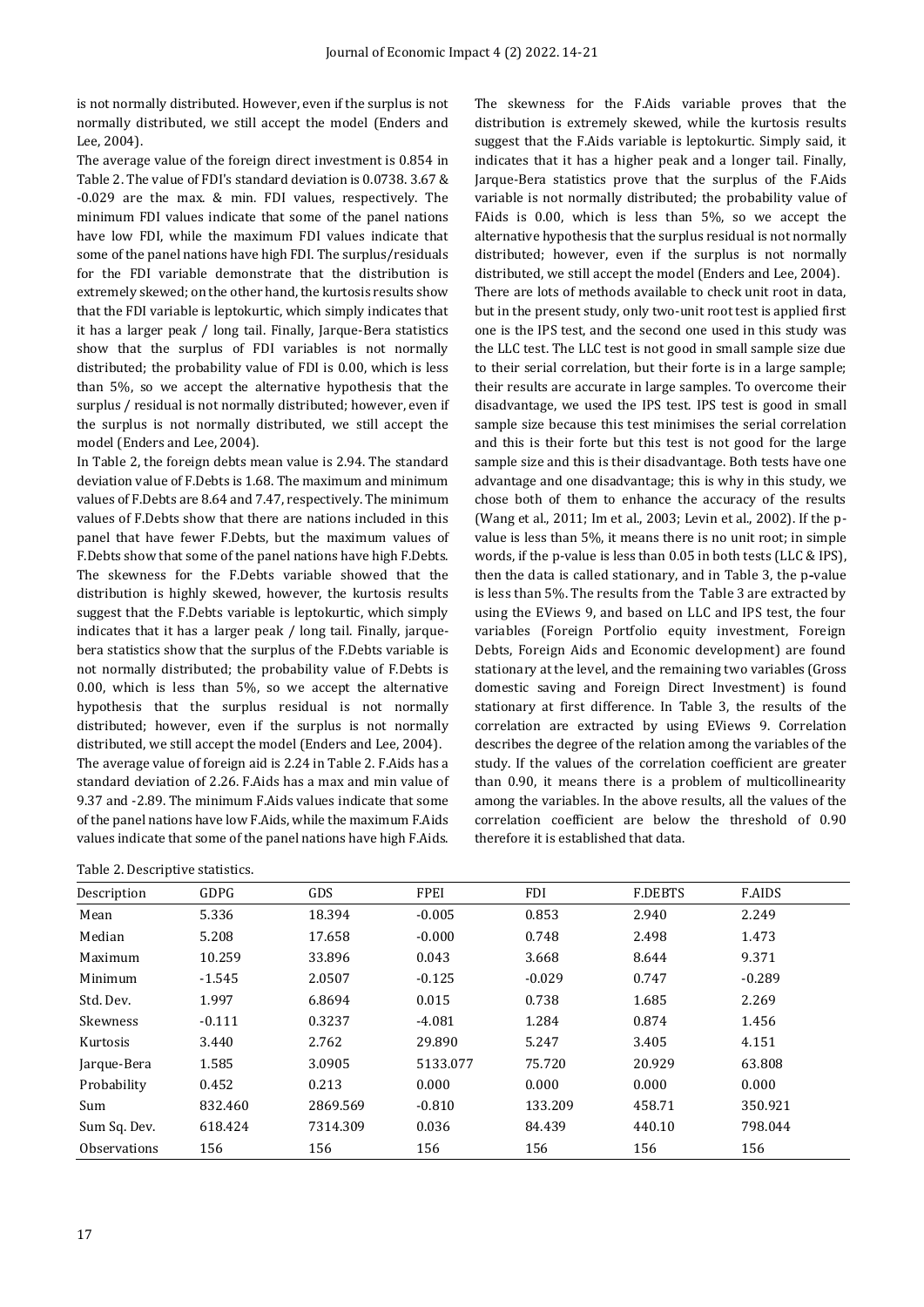Table 3. Unit root test.

|                              |                              |          | Levin-Lin-Chu unit root test (LLC) |              | Im-Pesaran-Shin unit root test (IPS) | Decision      |
|------------------------------|------------------------------|----------|------------------------------------|--------------|--------------------------------------|---------------|
| Variables                    |                              | Level    | First Difference                   | Level        | <b>First Difference</b>              |               |
|                              | Foreign Direct Investment    | $-1.318$ | $-7.307$                           | $-1.887$     | $-8.019$                             | I(1)          |
|                              |                              | (0.093)  | (0.000)                            | (0.029)      | (0.000)                              |               |
| <b>Gross Domestic Saving</b> |                              | 0.031    | $-3.233$                           | 1.769        | $-7.146$                             | I(1)          |
|                              |                              | (0.512)  | (0.000)                            | (0.961)      | (0.000)                              |               |
| Foreign Portfolio Equity     |                              | $-2.170$ |                                    | $-3.831$     |                                      | I(0)          |
| Investment                   |                              | (0.015)  |                                    | (0.001)      |                                      |               |
| Foreign Debts                |                              | $-4.115$ |                                    | $-7.665$     |                                      | I(0)          |
|                              |                              | (0.000)  |                                    | (0.000)      |                                      |               |
| Foreign Aids                 |                              | $-6.096$ |                                    | $-10.160$    |                                      | I(0)          |
|                              |                              | (0.000)  |                                    | (0.000)      |                                      |               |
| <b>Economic Development</b>  |                              | $-2.142$ |                                    | $-2.895$     |                                      | I(0)          |
|                              |                              | (0.016)  |                                    | (0.001)      |                                      |               |
|                              | Table 4. Correlation matrix. |          |                                    |              |                                      |               |
| Variables                    | GDPG                         | GDS      | FPEI                               | <b>FDI</b>   | <b>F.DEBTS</b>                       | <b>F.AIDS</b> |
| GDPG                         | 1                            |          |                                    |              |                                      |               |
| GDS                          | 0.353                        | 1        |                                    |              |                                      |               |
| <b>FPEI</b>                  | $-0.153$                     | $-0.132$ | $\mathbf{1}$                       |              |                                      |               |
| <b>FDI</b>                   | 0.184                        | 0.396    | $-0.204$                           | $\mathbf{1}$ |                                      |               |
| <b>F.DEBTS</b>               | $-0.194$                     | $-0.025$ | $-0.181$                           | 0.091        | 1                                    |               |
| <b>F.AIDS</b>                | $-0.258$                     | $-0.376$ | $-0.086$                           | $-0.288$     | 0.256                                | 1             |

Table 5. Long-run equation relationship of south Asian countries - GDP is the dependent variable.

| Description          | Coef.     | Std. Err. | T value   | Prob. |
|----------------------|-----------|-----------|-----------|-------|
| GDS                  | 0.251     | 0.025     | 9.727     | 0.000 |
| <b>FPEI</b>          | $-15.133$ | 6.159     | $-2.456$  | 0.017 |
| <b>FDI</b>           | 0.828     | 0.194     | 4.259     | 0.000 |
| <b>FOREIGN DEBTS</b> | $-1.542$  | 0.091     | $-16.874$ | 0.000 |
| FOREIGN AIDS         | 0.484     | 0.039     | 12.249    | 0.000 |
|                      |           |           |           |       |

#### **PMG Analysis**

The PMG (pooled mean group) evaluator allows short-run coefficients, as well as the cutoff and speed of change to the longrun equilibrium, to differ between countries. Im et al. (1999) used the MLE (pooled maximum likelihood estimate) to examine the long and short-run coefficients, and the results are as follows. Table 6 shows the average for all four nations. Long-run results show that there is a positive and significant long-run link among GDP Development and Foreign Direct Investment, Gross Domestic Savings, and Foreign Aids. Secondly, there are negative and significant relations among GDP and Foreign Portfolio Equity Investment as well as Foreign Debts among the leading South Asian Countries in the long run. In the short run, there is a negative and insignificant relationship between GDP Development and Foreign Direct Investment as well as Foreign Aids. Secondly, there are positive and insignificant relations among GDP and GDS, FPEI, and Foreign debts among the leading South Asian Countries.

**Results Related to Short-Run Relationship for Each Economy** Following are the short-run results of each nation. The results in the Table 7 are related to Bangladesh's short-run relationship. Because the probability value in Table 7 is 0.075 and it is greater than 5%, there is a non-significant link in these variables, and the coefficient value of FDI is 0.799, there is a positive and non-significant short-run relationship present between FDI and GDP. Because the probability value in the Table 7 is 0.990 and it is more than 5%, there is a nonsignificant relationship present in these variables, and the coefficient value of FPEI is 19.846 which indicate that there is a positive and non-significant short-run relationship present between FPEI and GDP development.

Table 6. Short-run equation relationship of South Asian countries - GDP is the dependent variable

| Description          | Coef.    | Std. Err. | T value  | Prob. |  |
|----------------------|----------|-----------|----------|-------|--|
| $D(GDPG(-1))$        | $-0.017$ | 0.315     | $-0.056$ | 0.954 |  |
| $D(GDS(-1))$         | 0.136    | 0.243     | 0.563    | 0.575 |  |
| $D(FPEI (-1))$       | 8.958    | 43.824    | 0.204    | 0.838 |  |
| $D(FDI(-1))$         | $-0.186$ | 0.590     | $-0.315$ | 0.753 |  |
| D(FOREIGN_DEBTS (-1) | 0.692    | 0.452     | 1.528    | 0.132 |  |
| D(FOREIGN_AIDS (-1)  | $-0.949$ | 0.460     | $-2.061$ | 0.044 |  |
|                      |          |           |          |       |  |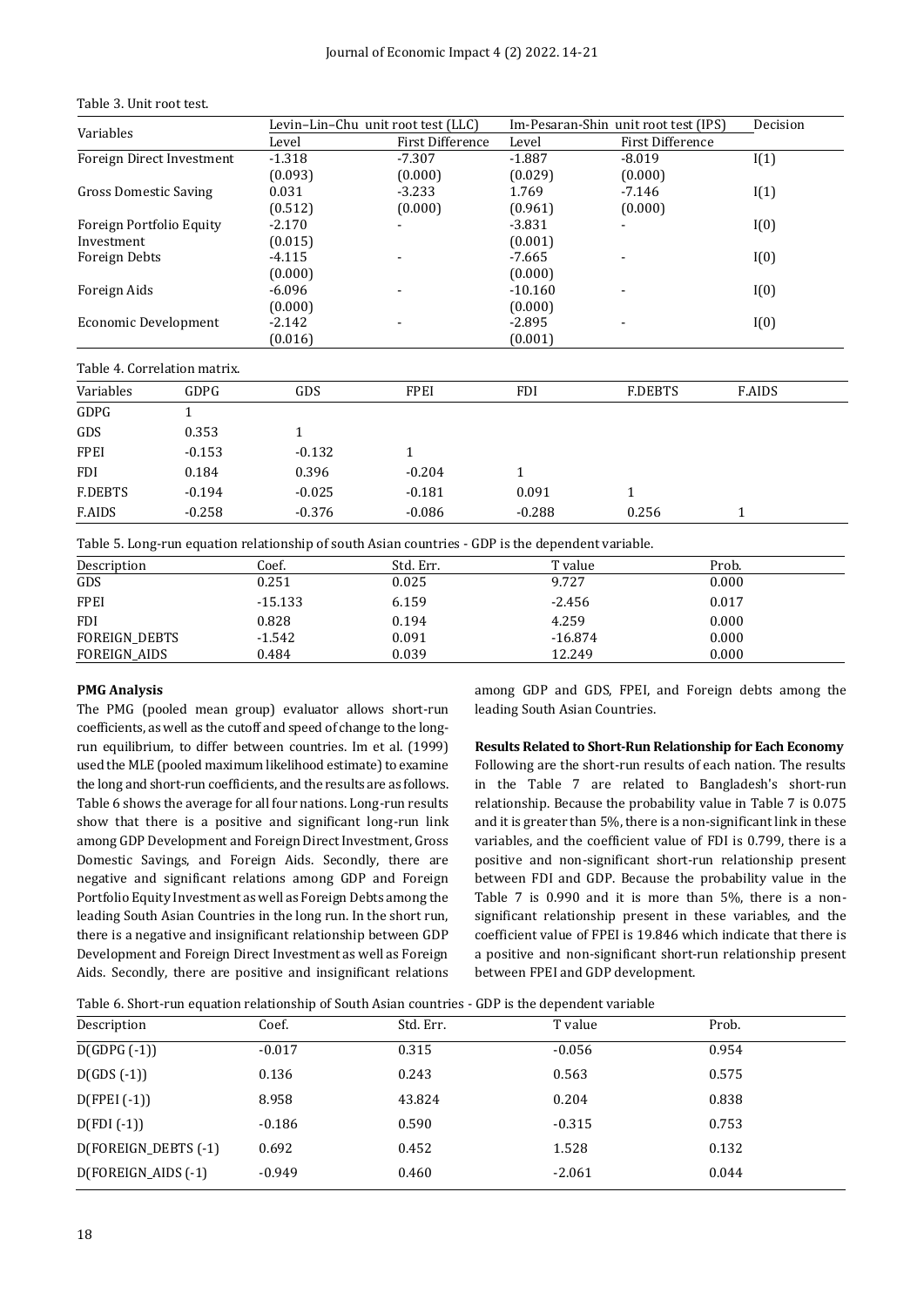| Description       | Coef.    | Std. Err. | T value   | Prob  |  |
|-------------------|----------|-----------|-----------|-------|--|
| D(FDI (-1))       | 0.799    | 0.297     | 2.689     | 0.074 |  |
| D(FPEI (-1))      | 19.846   | 2180.613  | 0.009     | 0.993 |  |
| $D(GDS(-1))$      | $-0.110$ | 0.007     | $-15.227$ | 0.000 |  |
| $D(F.Debts (-1))$ | 0.202    | 0.487     | 0.415     | 0.706 |  |
| D(F.Aids (-1))    | $-1.258$ | 0.142     | $-8.846$  | 0.003 |  |
| C                 | 0.925    | 0.601     | 1.539     | 0.221 |  |

Table 7. Result of Bangladesh - GDP is the dependent variable.

The results for Bangladesh GDS show that there is a negative and significant short-run relationship between GDP development and GDS because the probability value is 0.0006 and it is less than 5%, indicating that there is a significant relationship between these variables, and the coefficient value of GDS is -0.110, indicating a negative relationship between GDS and GDP. Because the probability value in Table 7 is 0.706 and it is more than 5%, there is a non-significant relationship present in these variables, and the coefficient value of F.Debts is 0.202, there is a positive and non-significant short-run relationship present between foreign debts & GDP gross domestic product development in Bangladesh. Because the probability value in Table 7 is 0.003 and less than 5%, there is a significant relationship present in these variables, and the coefficient value of F.Aids is -1.258, there is a negative and significant short-run relationship present between F.Aids and GDP. The result for India FDI indicates that there is a negative and non-significant short-run relationship between gross domestic product development and foreign direct investment because the probability value is 0.241 and it is greater than 5%, indicating that there is a non-significant relationship between these variables, and the coefficient value of FDI is -1.863, indicating a negative relationship between FDI and GDPG. The result for India FPEI indicates that there is a negative and nonsignificant short-run relationship between PEI and GDP development because the probability value in Table 7 is 0.987, which is greater than 5%, indicating that there is a nonsignificant relationship between these variables, and the coefficient value of FPEI is -104.467, indicating that there is a negative relationship between FPEI and GDPG. The outcome for India GDS indicates that there is a positive and significant short-run relationship between GDS and GDP development

| Table 8. India - GDP is the dependent variable. |  |  |  |  |
|-------------------------------------------------|--|--|--|--|
|-------------------------------------------------|--|--|--|--|

because the probability value in Table 7 is 0.001 and it is greater than 5%, indicating that there is a non-significant relationship in these variables & the coefficient value of GDS is 0.624, indicating a positive relationship between GDS and GDPG. The result for India F.Debts indicates that there is a negative and non-significant short-run relationship between gross domestic product development and foreign debts because the probability value in Table 7 is 0.922, which is greater than 5%, indicating that there is a non-significant relationship between these variables, and the coefficient value for F.Debts is -0.114, indicating that there is a negative relationship between F.Debts and GDPG. The result for India F.Aids indicates that there is a negative and non-significant short-run relationship between GDP development and foreign aids because the probability value in Table 7 is 0.783, which is greater than 5%, indicating that there is a non-significant relationship between these variables, and the coefficient value for F.Aids is -1.87"indicating that there is a negative link of F.Aids and GDPG.

The result for Pakistan FDI shows that there is a positive and "insignificant short-run relationship between GDP development and foreign direct investment because the probability value is 0.275, which is greater than 5%, indicating that there is a non-significant relationship between these variables, and the coefficient value of FDI is 0.448, indicating that there is a positive relationship between FDI and GDPG. Because the probability value in Table 9 is 0.993 and it is greater than 5%, there is a non-significant relationship present in these variables, and the coefficient value of FPEI is 109.249" there is a positive and non-significant short-run relationship present between foreign portfolio equity investment and gross domestic product development in Pakistan.

| Description       | Coef.      | Std. Err. | T value  | Prob  |  |
|-------------------|------------|-----------|----------|-------|--|
| $D(FDI(-1))$      | $-1.863$   | 1.279     | $-1.455$ | 0.241 |  |
| $D(FPEI (-1))$    | $-104.467$ | 5942.856  | $-0.017$ | 0.987 |  |
| $D(GDS(-1))$      | 0.624      | 0.120     | 5.197    | 0.001 |  |
| $D(F.Debts (-1))$ | $-0.014$   | 0.135     | $-0.105$ | 0.922 |  |
| $D(F.Aids(-1))$   | $-1.878$   | 6.243     | $-0.301$ | 0.783 |  |
| C<br>U            | 0.748      | 0.362     | 2.069    | 0.130 |  |

| Table 9. Pakistan – GDP is the dependent variable. |
|----------------------------------------------------|
|----------------------------------------------------|

| Description       | Coef.    | Std. Err. | T value  | Prob  |
|-------------------|----------|-----------|----------|-------|
| $D(FDI(-1))$      | 0.448    | 0.336     | 1.332    | 0.275 |
| $D(FPEI (-1))$    | 109.249  | 112539.50 | 0.0087   | 0.993 |
| $D(GDS(-1))$      | 0.454    | 0.017     | 25.890   | 0.000 |
| $D(F.Debts (-1))$ | 0.582    | 0.1007    | 5.773    | 0.010 |
| $D(F.Aids(-1))$   | $-0.972$ | 0.157     | $-6.177$ | 0.008 |
| C<br>U            | 2.468    | 0.393     | 6.273    | 0.008 |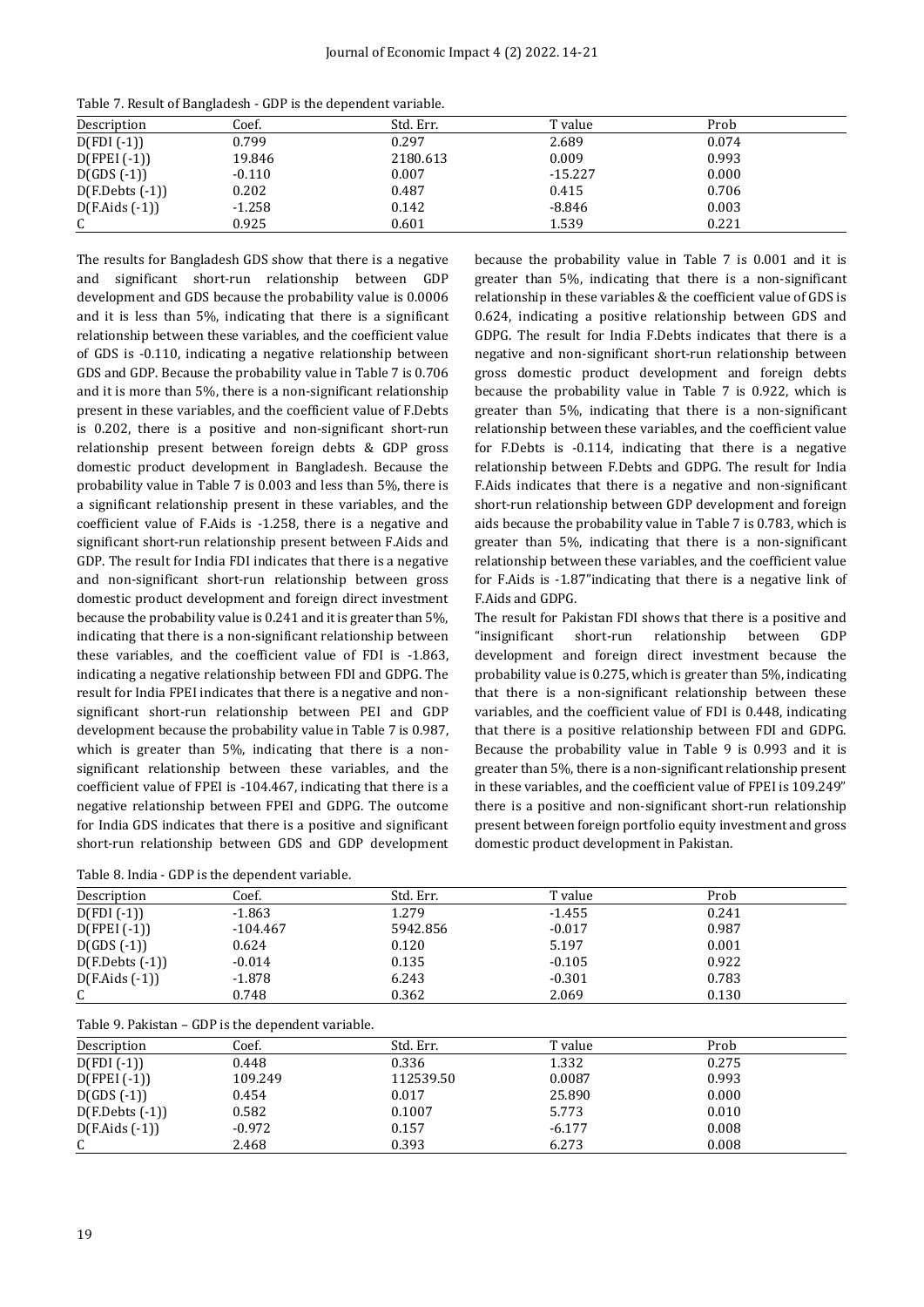| Table 10. Sri Lanka – GDP is the dependent variable. |  |  |
|------------------------------------------------------|--|--|
|------------------------------------------------------|--|--|

| Description      | Coef.    | Std. Err. | T value   | Prob   |
|------------------|----------|-----------|-----------|--------|
| $D(FDI(-1))$     | $-0.131$ | 0.167     | $-0.784$  | 0.4902 |
| $D(FPEI(-1))$    | 11.205   | 104.803   | 0.106     | 0.9216 |
| $D(GDS(-1))$     | $-0.421$ | 0.011     | $-38.771$ | 0.0000 |
| $D(F.Debts(-1))$ | 1.999    | 0.174     | 11.473    | 0.0014 |
| $D(F.Aids(-1))$  | 0.310    | 0.044     | 6.919     | 0.0062 |
| ◠                | 10.612   | 2.938     | 3.612     | 0.0364 |

The result for Pakistan GDS indicates that there is a positive and significant short-run relationship between gross domestic saving and gross domestic product development because the probability value is 0.0001 and it is less than 5%, indicating that there is a significant relationship between these variables, and the coefficient value of GDS is 0.454, indicating that GDS and GDPG have a positive relationship. The result for Pakistan F.Debts indicates that there is a positive and significant shortrun relationship between foreign debts and GDP development because the probability value is 0.01 and less than 5% in Table 9, indicating that there is a significant relationship between these variables, and the coefficient value of F.Debts is 0.582, indicating that there is a positive relationship between F.Debts and GDPG. The result for Pakistan F.Aids indicates that there is a negative and significant short-run relationship between foreign debts and gross domestic product development because the probability value in Table 9 is 0.008 and it is less than 5%, indicating that there is a significant relationship between these variables, and the coefficient value of F.Aids is - 0.972, indicating that there is a positive relationship between F.Aids and GDPG. The result for Sri Lanka FDI indicates that there is a negative and insignificant short-run relationship between foreign DFI & GDP development because the probability value in Table 9 is 0.490, which is greater than 5%, indicating that there is a non-significant relationship between these variables, and the coefficient value for FDI is -0.131, indicating that there is a negative relationship between FDI and GDPG. Because the probability value in Table 9 is 0.921 and it is greater than 5%, there is a non-significant relationship present in these variables, and the coefficient value of FPEI is 11.205, there is a positive and insignificant short-run relationship present between PEI and"GDP development.

The result for Sri Lanka GDS indicates that there is a negative and significant short-run relationship between GDS and GDP development because the probability value is 0.000 and less than 5% in Table 10, indicating that there is a significant relationship between these variables, and the coefficient value of GDS is -0.421, indicating that there is a negative relationship between GDS and GDPG. The result for Sri Lanka F.Debts indicates that there is a positive and significant short-run relationship between GDP development and foreign debts because the probability value in Table 10 is 0.0014, which is less than 5%, indicating that there is a significant relationship between these variables, and the coefficient value for F.Debts is 1.999, indicating that there is a positive relationship between F.Debts and GDPG. The result for Sri Lanka F.Aids indicates that there is a positive and significant short-run relationship between GDP development and foreign aids because the probability value is 0.0062, which is less than 5%, indicating that there is a significant relationship between these variables, and the coefficient value of F.Aids is 0.310, indicating that F.Aids"and GDPG have a positive relationship.

#### **CONCLUSIONS**

For the enhancement of the living standards of the citizens, they require a sustainable inflow of capital for maintaining the saving and foreign exchange gap, which will increase the development rate and capital accumulation. Another resource is capital inflow. Macias and Massa (2009) explained that during the 2008 crisis, the effect of capital inflows on gross domestic product development was more debatable. Empirical research linked the capital flow and gross domestic product results favoured and opposed the theoretical debate concerning the influence of capital inflow. "The results of this study reveal that the outcomes of the LLC & IPS tests show that the two variables (Foreign Portfolio Equity Investment, Foreign Debts, and Foreign Aids) are found stationary at the level, while the remaining two variables (Gross domestic saving and Foreign Direct Investment) are found stationary at the first difference, leading to the selection of the panel ARDL model. Gross domestic savings, foreign direct investment, and foreign aid all exhibit positive and strong long-term relationships with GDP growth, according to the findings. Second, there are negative and strong long-run links between GDP, Foreign Portfolio Equity Investment, and Foreign Aids. In the short run, there are negative and weak links between GDP growth, Foreign Direct Investment, and Foreign Aids". Second, there are both positive and insignificant links between GDP and GDS, FPEI, and foreign debt.

#### **REFERENCES**

- Agbloyor, E.K., Gyeke‐Dako, A., Kuipo, R., Abor, J.Y., 2016. Foreign direct investment and economic growth in SSA: The role of institutions. Thunderbird Int. Bus. Rev. 58, 479–497.
- Aitken, B.J., Harrison, A.E., 1999. Do domestic firms benefit from direct foreign investment? Evidence from Venezuela. Am. Econ. Rev. 89, 605–618.
- Albulescu, C.T., 2015. Do foreign direct and portfolio investments affect long-term economic growth in Central and Eastern Europe? Procedia Econ. Financ. 23, 507–512.
- Anyanwu, F.A., Ananwude, A.C., Okoye, N.T., 2017. An empirical assessment of the impact of commercial banks' lending on economic development of Nigeria. Int. J. Appl. Econ. Financ. Account. 1, 14–29.
- Baharumshah, A.Z., Thanoon, M.A.-M., 2006. Foreign capital flows and economic growth in East Asian countries. China Econ. Rev. 17, 70–83.
- Coulibaly, S.S., Gakpa, L.L., Soumaré, I., 2018. The role of property rights in the relationship between capital flows